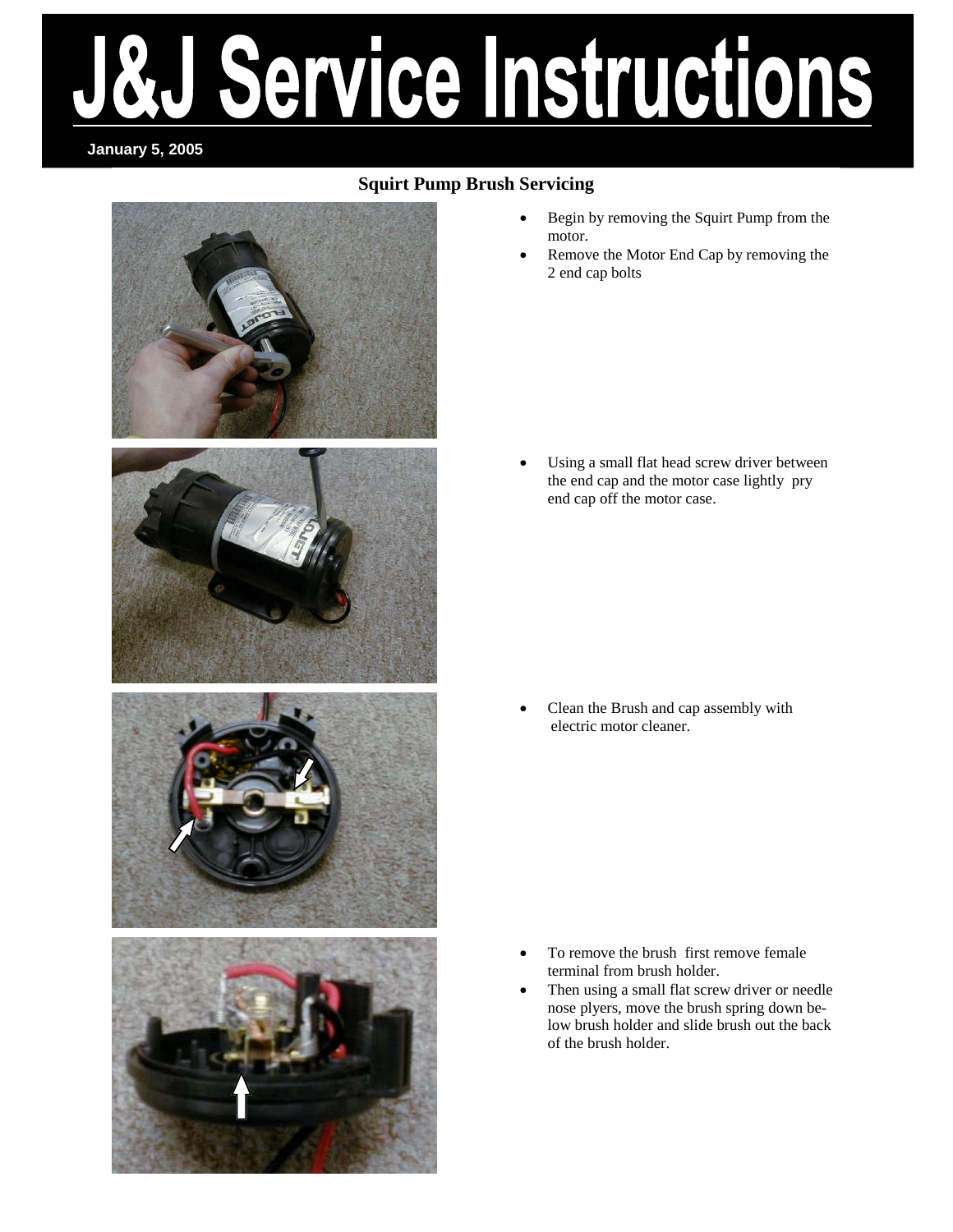# Service Instructions

**January 5, 2005** 

# **Squirt Pump Brush Servicing**



• With the Brushes removed clean the entire assembly with an electrical motor cleaner.

- Measure both Brushes length if either is 1/4 of an inch or less both Brushes should be replaced.
	- \*\* Brush kit part number: 10071 \*\*

• Re-install Brushes and connect wire to terminal on Brush holder, lightly spray brushes with \*Corrosion Block.

- Lightly sand Commutator with a fine grade emery cloth do not allow dust from sanding into motor assembly.
- Wipe out any built up dust before reassembly. \*Corrosion Block P/N 99101\*